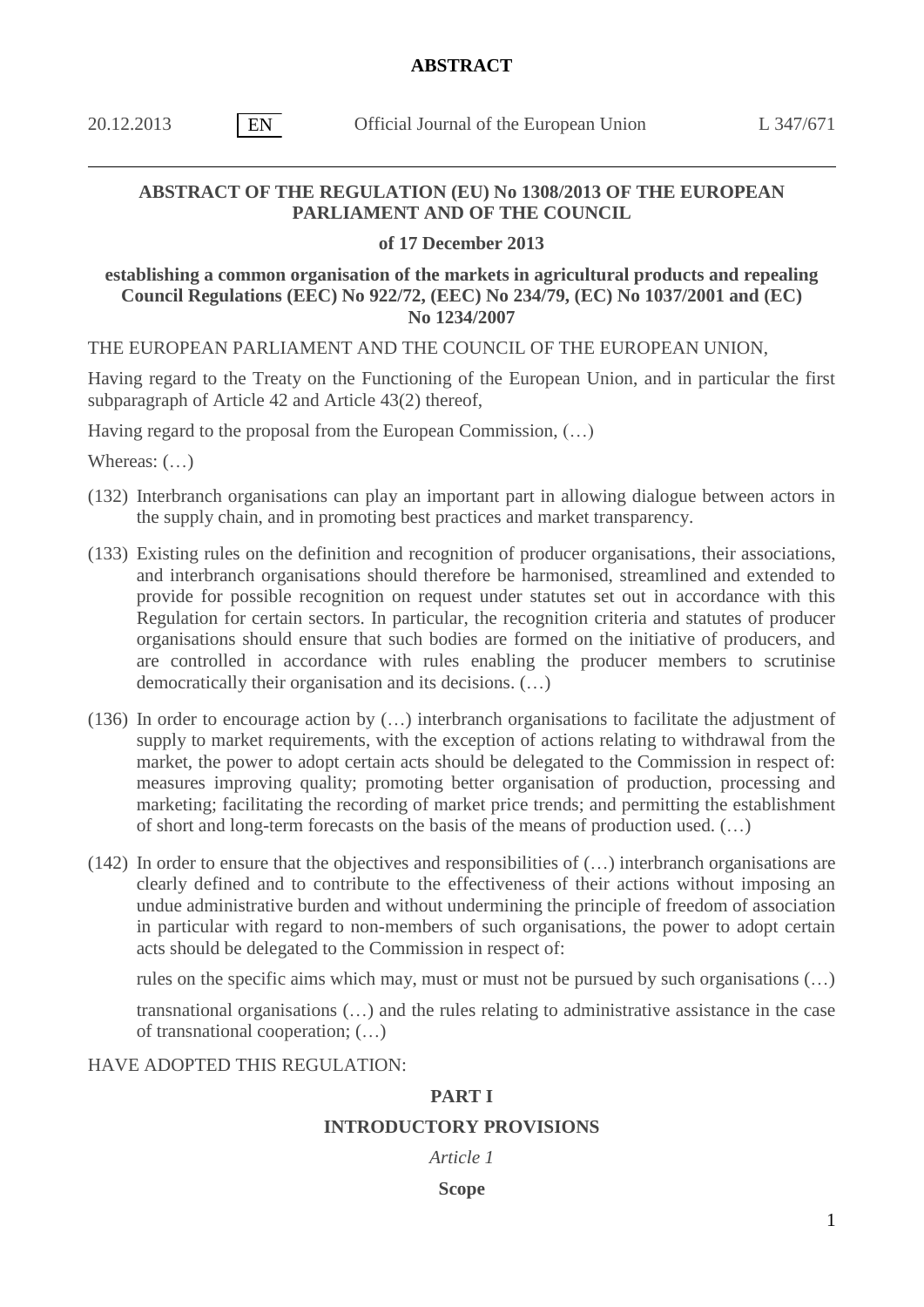1. This Regulation establishes a common organisation of the markets for agricultural products, which means all the products listed in Annex I to the Treaties with the exception of the fishery and aquaculture products as defined in Union legislative acts on the common organisation of the markets in fishery and aquaculture products.

2. Agricultural products as defined in paragraph 1 shall be divided into the following sectors as listed in the respective parts of Annex I: (…)

(n) tobacco, Part XIV;  $(...)$ 

### **TITLE II**

# **RULES CONCERNING MARKETING AND PRODUCER ORGANISATIONS**

 $(\ldots)$ 

# *CHAPTER III*

### *Producer organisations and associations and interbranch organisations*

### **Section 1**

### **Definition and recognition**

 $(\ldots)$ 

# *Article 157*

#### **Interbranch organisations**

- 1. Member States may, on request, recognise interbranch organisations in a specific sector listed in Article 1(2) which:
- (a) are constituted of representatives of economic activities linked to the production and to at least one of the following stages of the supply chain: the processing of or trade in, including distribution of, products in one or more sectors;
- (b) are formed on the initiative of all or some of the organisations or associations which constitute them;
- (c) pursue a specific aim taking account of the interests of their members and of consumers, which may include, in particular, one of the following objectives:
	- (i) improving knowledge and the transparency of production and the market, including by publication of aggregated statistical data on production costs, prices, including, where appropriate, price indices, volumes and duration of contracts which have been previously concluded, and by providing analyses of potential future market developments at regional, national or international level;
	- (ii) forecasting of production potential, and recording public market prices;
	- (iii) helping to coordinate better the way the products are placed on the market, in particular by means of research and market studies;
	- (iv) exploring potential export markets;
	- (v) without prejudice to Articles 148 and 168, drawing up standard forms of contract, compatible with Union rules, for the sale of agricultural products to purchasers and/or the supply of processed products to distributors and retailers, taking into account the need to achieve fair competitive conditions and to avoid market distortions;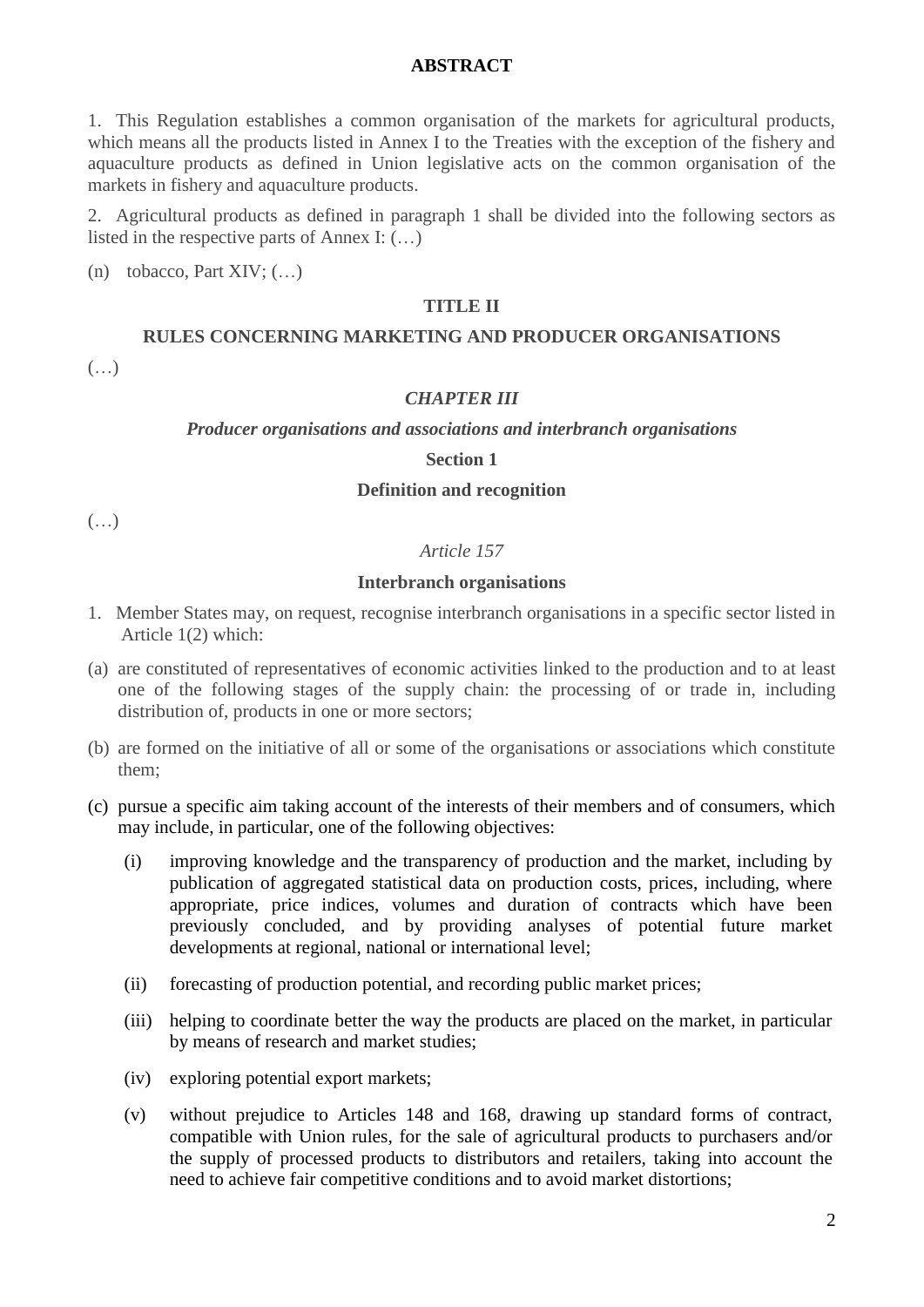- (vi) exploiting to a fuller extent the potential of the products, including at the level of market outlets, and developing initiatives to strengthen economic competitiveness and innovation;
- (vii) providing the information and carrying out the research necessary to innovate, rationalise, improve and adjust production and, where applicable, the processing and marketing, towards products more suited to market requirements and consumer tastes and expectations, in particular with regard to product quality, including the specific characteristics of products with a protected designation of origin or a protected geographical indication, and protection of the environment;
- (viii) seeking ways of restricting the use of animal-health or plant protection products, better managing other inputs, ensuring product quality and soil and water conservation, promoting food safety, in particular through traceability of products, and improving animal health and welfare;
- (ix) developing methods and instruments for improving product quality at all stages of production and, where applicable, of processing and marketing;
- (x) taking all possible actions to uphold, protect and promote organic farming and designations of origin, quality labels and geographical indications;
- (xi) promoting and carrying out research into integrated, sustainable production or other environmentally sound production methods;
- (xii) encouraging healthy and responsible consumption of the products on the internal market and/or informing about the harm linked to hazardous consumption patterns;
- (xiii) promoting consumption of, and/or furnishing information concerning, products on the internal market and external markets;
- (xiv) contributing to the management of by-products and the reduction and management of waste.

### *Article 158*

#### **Recognition of interbranch organisations**

- 1. Member States may recognise interbranch organisations applying for such recognition, provided that they:
- (a) fulfil the requirements laid down in Article 157;
- (b) carry out their activities in one or more regions in the territory concerned;
- (c) account for a significant share of the economic activities referred to in point (a) of Article  $157(1);$
- (d) with the exception of the cases laid down in Article 162, do not, themselves, engage in production, processing or trade. (…)
- 5. Where Member States recognise an interbranch organisation in accordance with paragraph 1 or 2, they shall:
	- (a) decide whether to grant recognition within four months of the lodging of an application with all relevant supporting documents; this application shall be lodged with the Member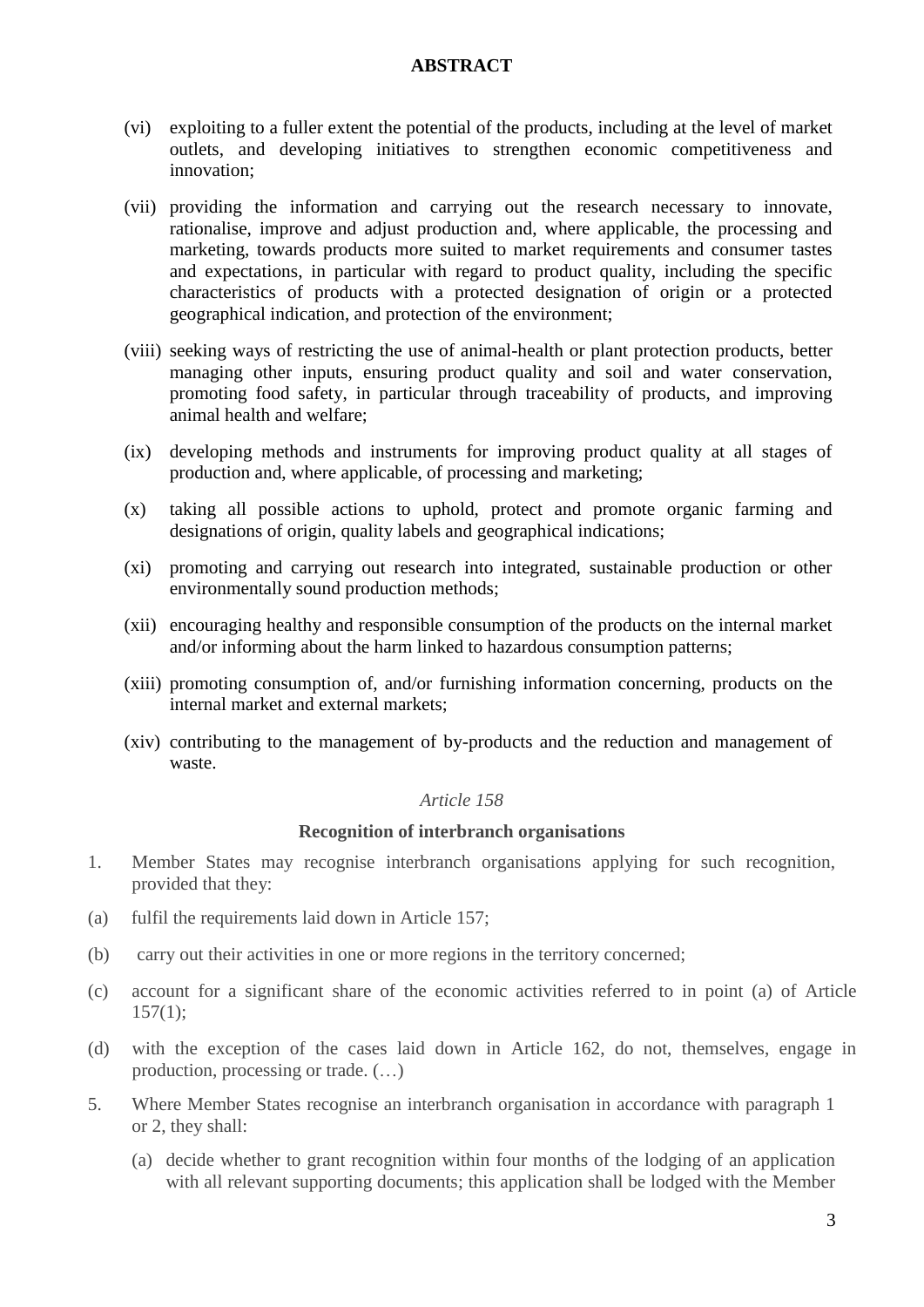State where the organisation has its headquarters;

- (b) carry out, at intervals to be determined by them, checks to verify that recognised interbranch organisations are complying with the conditions governing their recognition;
- (c) in the event of non-compliance or irregularities in the implementation of the measures provided for in this Regulation, impose on those organisations the applicable penalties they have laid down and, if necessary, decide whether recognition should be withdrawn;
- (d) withdraw recognition if the requirements and conditions for recognition laid down in this Article are no longer met;
- (e) inform the Commission by 31 March of each year of every decision to grant, refuse or withdraw recognition taken during the previous calendar year.

# **Section 2**

# **Additional rules for specific sectors**

### *Article 159*

# **Obligatory recognition**

By way of derogation from Articles 152 to 158, Member States shall, on request, recognise: (…)

(b) interbranch organisations in the olive oil and table olives sector and the tobacco sector. (…)

# *Article 162*

# **Interbranch organisations in the olive oil and table olives and tobacco sectors**

For interbranch organisations in the (…) tobacco sectors, the specific aim referred to in point (c) of Article 157(1) may also include at least one of the following objectives:

- (a) concentrating and co-ordinating supply and marketing of the produce of the members;
- (b) adapting production and processing jointly to the requirements of the market and improving the product;
- (c) promoting the rationalisation and improvement of production and processing. (…)

# *Article 232*

### **Entry into force and application**

1. This Regulation shall enter into force on the day of its publication in the *Official Journal of the European Union*.

It shall apply from 1 January 2014.  $($ ...)

This Regulation shall be binding in its entirety and directly applicable in all Member States.

Done at Brussels, 17 December 2013.

*For the European Parliament The President* M. SCHULZ *For the Council The President* V. JUKNA